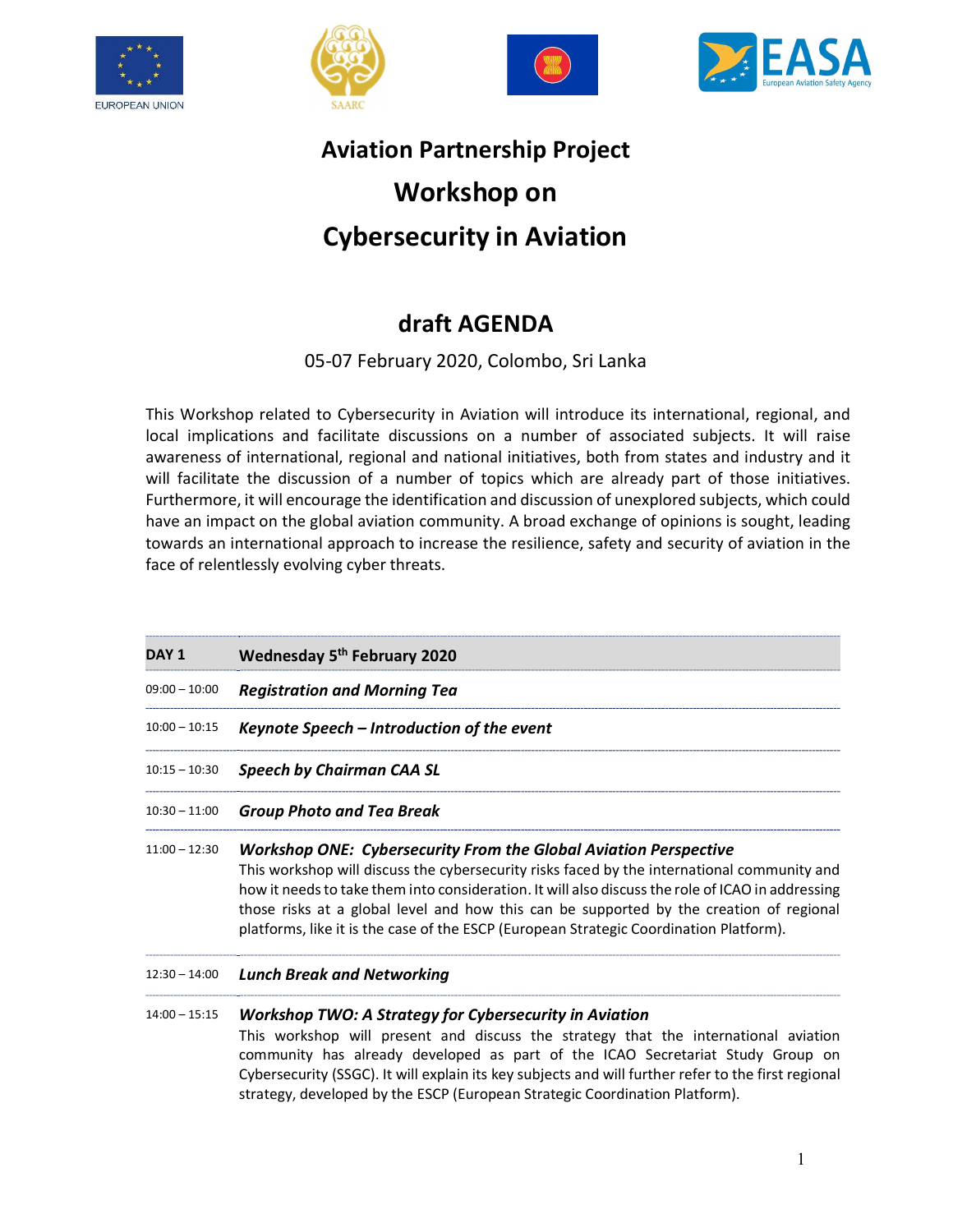







|                 | 15:15 – 15:45 Tea Break                                                                                                                                                                                                                                       |
|-----------------|---------------------------------------------------------------------------------------------------------------------------------------------------------------------------------------------------------------------------------------------------------------|
| $15:45 - 16:45$ | <b>Workshop THREE: The Implementation Plan for the Cybersecurity Strategy</b><br>This workshop will discuss possible detailed actions for the implementation of the<br>Cybersecurity Strategy, and the ongoing related activities at ICAO and European level. |
|                 | $16:45 - 17.00$ Conclusions of the day                                                                                                                                                                                                                        |

19:30 – 22:00 Networking Dinner (limited places available / upon invitation only)

#### DAY 2 Thursday 6<sup>th</sup> February 2020

| $9:00 - 10:30$ | <b>Workshop FOUR: Introduction to Regulatory requirements for Organisations</b>                   |
|----------------|---------------------------------------------------------------------------------------------------|
|                | This workshop will discuss the need for the introduction of performance and risk-based            |
|                | regulatory requirements for the management of cybersecurity risks in all aviation domains, in     |
|                | proportion to their impact on aviation safety. It will also present the proposals being developed |
|                | by EASA in coordination with the ESCP.                                                            |

#### 10:30 – 11:00 Tea Break

#### 11:00 – 12:30 Workshop FIVE: Information Security Management System (ISMS) and coordination with other Regulatory Frameworks

This workshop will address a high-level approach to ensure that cybersecurity will be adequately taken into consideration during design, implementation, integration, operation, maintenance and end-of-life of products and services. It will further introduce the possibilities and benefits of integrating different management systems on an individual organisational basis.

In many countries, cybersecurity regulations have been put in place to protect certain critical stakeholders. In Europe, industrial operators, including aviation, have been mandated to additionally protect and report on attacks on services essential to the public. This session will address the attempt to align a number of co-existing regulatory frameworks such that both operators and oversight authorities will be able to minimise inconsistencies and overlaps in compliance and oversight.

#### 12:30 – 14:00 Lunch Break and Networking

#### 14:00 – 14:45 Workshop SIX: Introduction to Risk Management Aspects

This workshop will address the need to revise and extend the existing approach to safety risk management, as aviation is considered a System-of-Systems (SoS). It will focus on a community approach to reduce the risk exposure of the aviation community as a whole. Transorganisational cyber risk management is the proposed tool to make this happen. The European Strategic Coordination Platform (ESCP) on Cybersecurity in Aviation has a dedicated work stream addressing key aspects of such coordinated risk management.